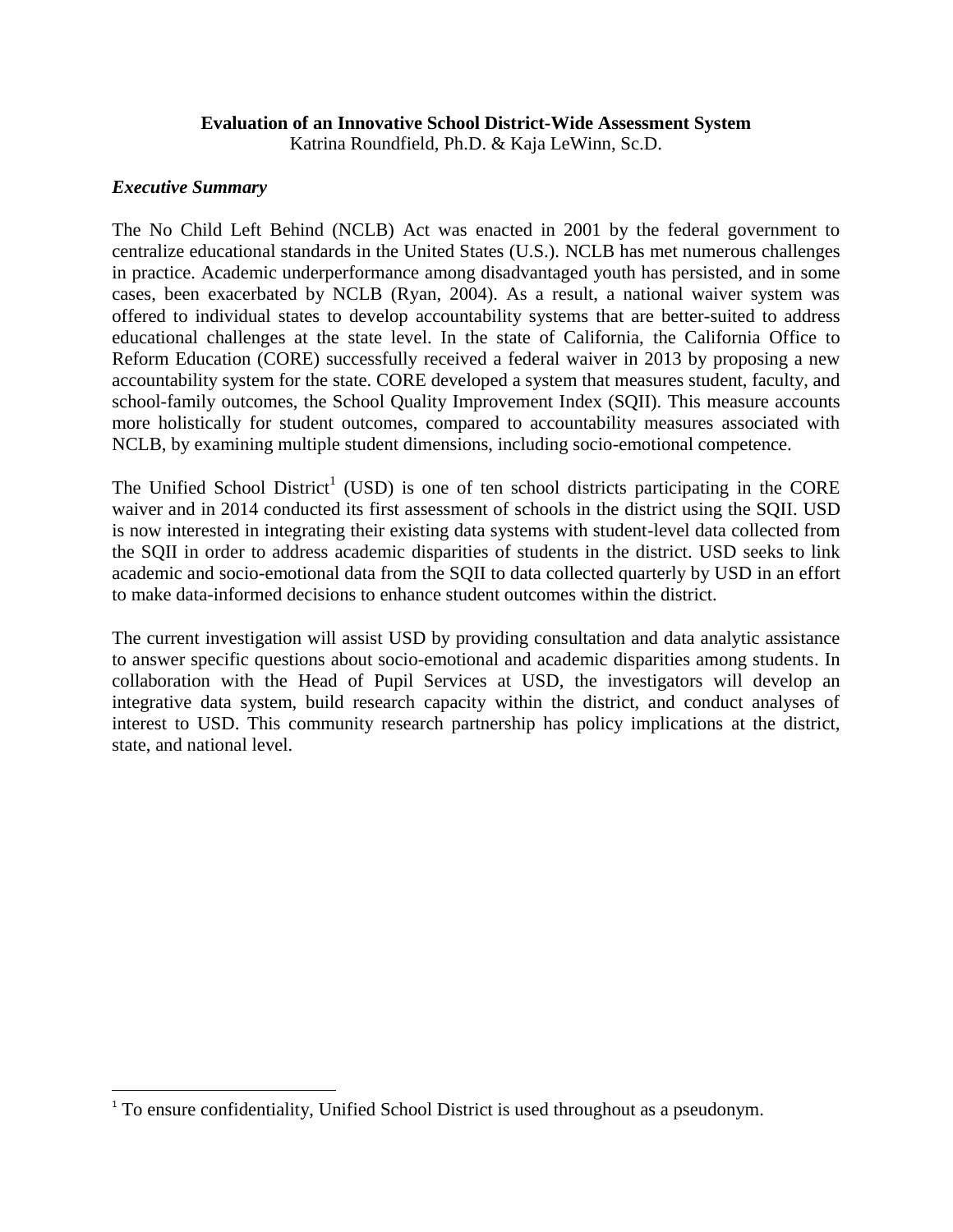## *Public Policy Background*

Public Law PL 107-110, the No Child Left Behind (NCLB) Act, formerly known as the Elementary and Secondary Education Act (ESEA), was enacted by the United States (U.S.) federal government in 2001 in an effort to enhance the academic proficiency of all children in the nation (Bush, 2001). NCLB provided centralized standards-based educational reform particularly targeted at addressing disproportionate rates of academic underachievement among the nation's most disadvantaged youth (Bush, 2001). In practice, NCLB has met numerous challenges associated with rigid standards and solutions that have not been able to consistently translate to gains at the state and district levels (Goertz, 2005). Gaps in academic achievement, particularly among the nation's most disadvantaged youth have persisted and punitive standards under NCLB have often exacerbated this disparity (Ryan, 2004). U.S. Education Secretary, Arne Duncan, stated the current law was "forcing districts into one-size-fits-all solutions that just don't work." In 2011, the U.S. Department of Education informed states that they could apply for waivers that would allow decentralization of the current education standards of NCLB.

In August of 2013, The California Office to Reform Education (CORE) was approved for a district-consortium (ten public school districts) request for a NCLB waiver. In the waiver, CORE proposed to reorient school district goals to collaboratively improve the college and career readiness of all students. In an effort to address shortcomings associated with standards of NCLB, CORE takes a holistic approach to school improvement that aims to enhance schools by developing students, faculty, and school-family relations. In order to measure these outcomes, CORE has developed the School Quality Improvement Index (SQII) which measures academic, socio-emotional, and school climate domains. Figure 1 compares NCLB performance and accountability outcomes to the SQII.

## Figure 1

## NCLB and CORE Waiver SQII Outcome Domains

|                              | Academic                                                                                                                                                                             | Social-Emotional                                                                                                    | <b>Culture and Climate</b>                                                                                                    |
|------------------------------|--------------------------------------------------------------------------------------------------------------------------------------------------------------------------------------|---------------------------------------------------------------------------------------------------------------------|-------------------------------------------------------------------------------------------------------------------------------|
| <b>NCLB</b>                  | Performance measured<br>against ELA, Math, API,<br>and graduation rate<br>targets                                                                                                    | Not included                                                                                                        | Not included                                                                                                                  |
| <b>CORE</b><br><b>Waiver</b> | Academic performance<br>broadened to include<br>other subjects (e.g.,<br>science, history, writing)<br>and other metrics (e.g.,<br>growth, $5th$ and $6th$ year<br>graduation rates) | Non-Cognitive skills will<br>be included, in addition to<br>measuring absentee and<br>suspension/expulsion<br>rates | Student, staff, and parent<br>surveys included, in<br>addition to Special Ed<br>identification and ELL<br>redesignation rates |

(This figure is taken from CORE, 2012)

Unified School District (USD) educates approximately 55,000 students annually and is one of ten school districts in California using the SQII through CORE. In accordance with CORE's belief that each school district has unique challenges in need of collective accountability (CORE SQII) and district-specific strategies, USD recently released its strategic plans for reimagining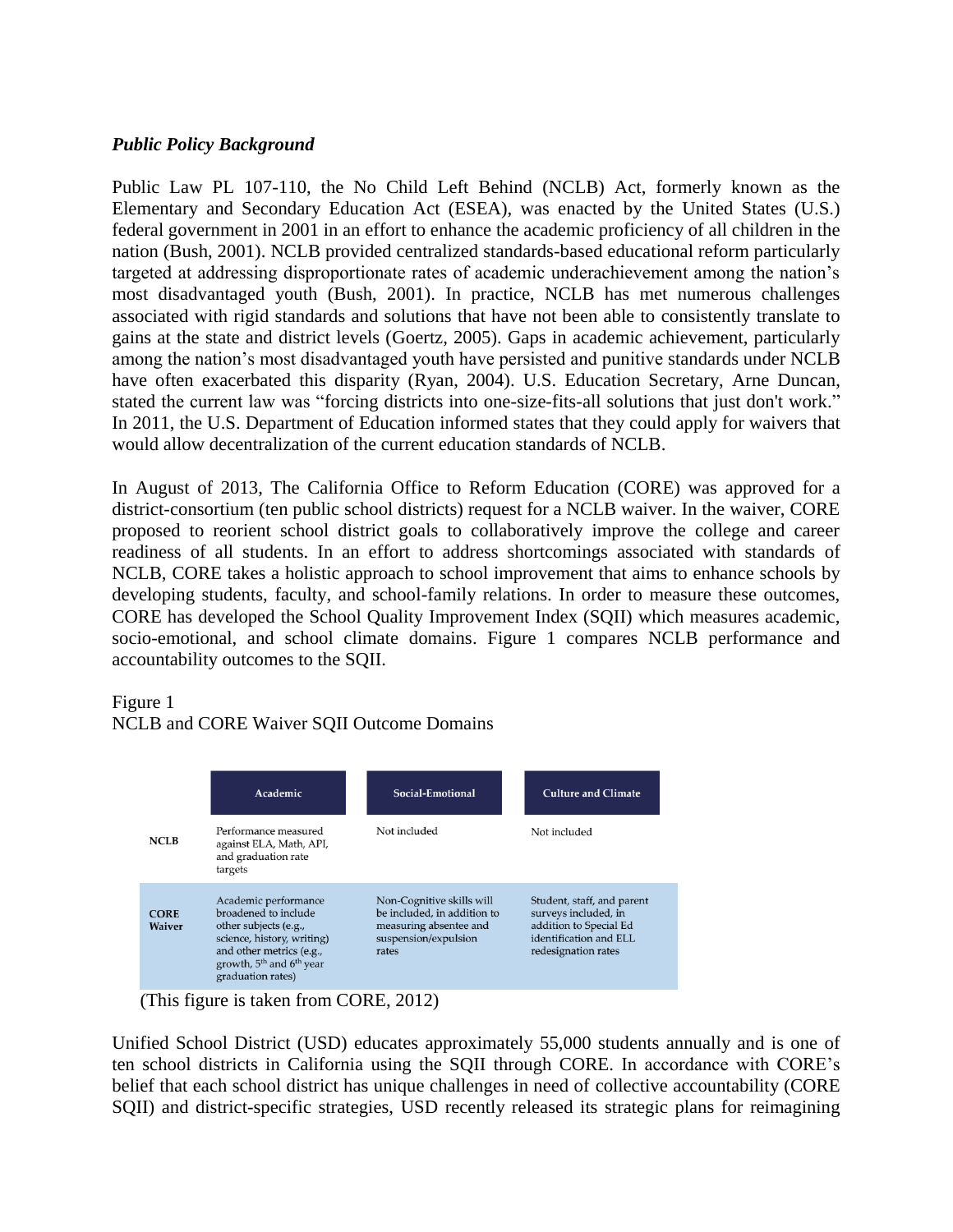the district in its USD Vision 2025 report (USD, 2014). Of particular interest to USD, and the focus of this investigation, are persistent achievement gaps among students.

While this city is the highest achieving urban district in the state of California it evidences some of the largest achievement gaps between and among student subgroups, including English Language Learners (ELL), African Americans, and students with disabilities (USD, 2014). These students not only struggle academically but also evidence disproportionate rates of behavioral problems resulting in referrals to special services and school suspension (USD, 2014). Nationwide, deficits in socio-emotional skills have been noted among low-income, ethnic minority youth, and elevate youths' risk for academic failure (Aviles, Anderson, & Davila, 2006). In order to address these disparities in achievement and to ensure that all students within the district are prepared for the  $21<sup>st</sup>$  century, USD seeks to link academic and socio-emotional data from the SQII to data collected quarterly by USD (e.g., special services referrals, socioeconomic status indicators [SES], suspensions, school-based behavioral interventions) in an effort to make data-informed decisions to enhance student outcomes.

# *Project Description and Deliverables*

Given that the CORE waiver in the state of California is in its infancy, critical questions exist around the SQII assessment tool. USD is interested in partnering with the investigators of this study to integrate student measures from the SQII with student data regularly collected by the district. USD has existing support through CORE to assess SQII outcomes at the district-level but not at the student-level. USD is interested in using data to assess individual students in an effort to personalize efforts targeted at students at-risk of academic failure (i.e., African American, ELL, and students with disabilities). Specifically, the current investigation aims to answer questions about achievement gaps among USD students by using SQII outcomes and USD data. To reach this aim, we are focusing this Society of Community Research and Action Public Policy Grant on assisting us in two phases of the project:

## *Phase I (Winter 2015- Spring 2015)*

The first phase of the project will focus on developing data management procedures to integrate the SQII with USD data systems. The SQII was first delivered to students in the Spring of 2014. The student-level SQII measures that USD is interested in examining for this project are academic performance and socio-emotional competence. Student-level data collected by USD (not measured by the SQII) include, referrals to student support services, school-based socioemotional and behavioral interventions, student (e.g., race/ethnicity, SES) and teacher (e.g., race ethnicity, teacher training) characteristics. Students are assessed on all measures quarterly. USD currently does not have any student-level data management assistance that allows them to link SQII measure to data that they have been collecting on students in the district.

In this phase of the project, strategic efforts will be made to build capacity within USD to create a data system and procedures for basic descriptive analyses. The primary investigator will be working within USD as the key support for this effort. Core data management development shall be completed within 6 months, but will be on-going throughout the project. Specific deliverables from this phase of the project include: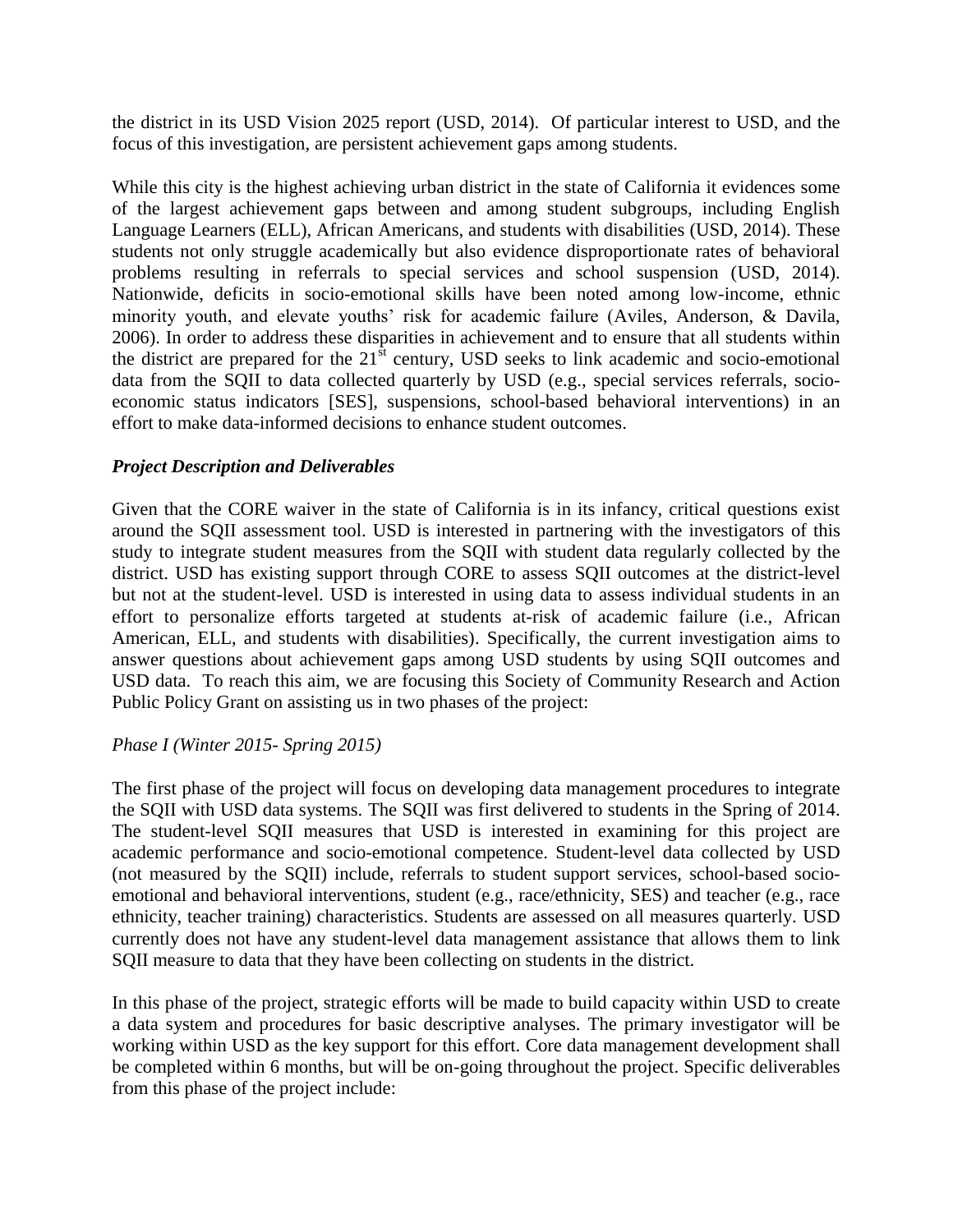- 1) Data system integrating SQII data with additional data collected by USD
- 2) Presentations to key stakeholders within USD communicating data management procedures and answering questions that will help inform a data management manual.
- 3) Data management manual explaining basic procedures for linking the SQII measures to USD data systems.
- 4) The primary investigator will provide on-going training to specific staff members to build capacity within USD.

## *Phase II (Summer 2015 – Spring 2016)*

The second phase of this project will focus on preliminary analysis of SQII and USD data to ask questions about disparities in academic achievement among USD's three target student groups (i.e., African American, ELL, students with disabilities). Given the novelty of the socioemotional outcome measures of the SQII, USD would like to examine the extent to which deficits in socio-emotional functioning is associated with gaps in achievement and student support services referrals.

A small subset of the nearly 55,000 students within the district will be selected for preliminary data analyses. This study will include detailed descriptive and multivariate analyses of disparities in socio-emotional outcomes at SFSUD and their relationship to academic performance, student characteristics (e.g., race, SES, gender, grade, etc.), classroom level characteristics (e.g., teacher characteristics), and intervention referrals. Specific deliverables from this study will include:

- 1) A detailed report on disparities in socio-emotional functioning at USD, generally. The report will also seek to provide insights to USD on the relationship between students' socio-emotional functioning and academic outcomes.
- 2) Presentations to key stakeholders within USD communicating study findings and practice recommendations.
- 3) Developing an advisory committee and grant submission to support on-going research within the district. Specifically, if socio-emotional deficits are associated with academic outcomes, USD would like to evaluate the quality of existing socio-emotional/behavioral interventions implemented in the district.

# *Community Partners*

The principal investigator for this project, Dr. Roundfield, is a National Institute of Mental Health T32 postdoctoral fellow with a Ph.D. in Clinical-Community Psychology. Her current program of research focuses on school-based preventive mental health services. The primary investigator has over 6 years of school-based participatory research experience within the Chicago Public School system and plans to leverage her community psychology training to collaborate effectively with USD. The co-investigator, Dr. LeWinn, is an Assistant Professor in the Department of Psychiatry at the University of California, San Francisco (UCSF). The coinvestigator has established collaborative relationships with USD faculty and staff. In particular, she has worked closely with the Head of Pupil Services who is heading the student-level evaluation efforts within the district. Staff within the department will be our primary resources to accessing the student data, consulting with the district about their needs, and providing feedback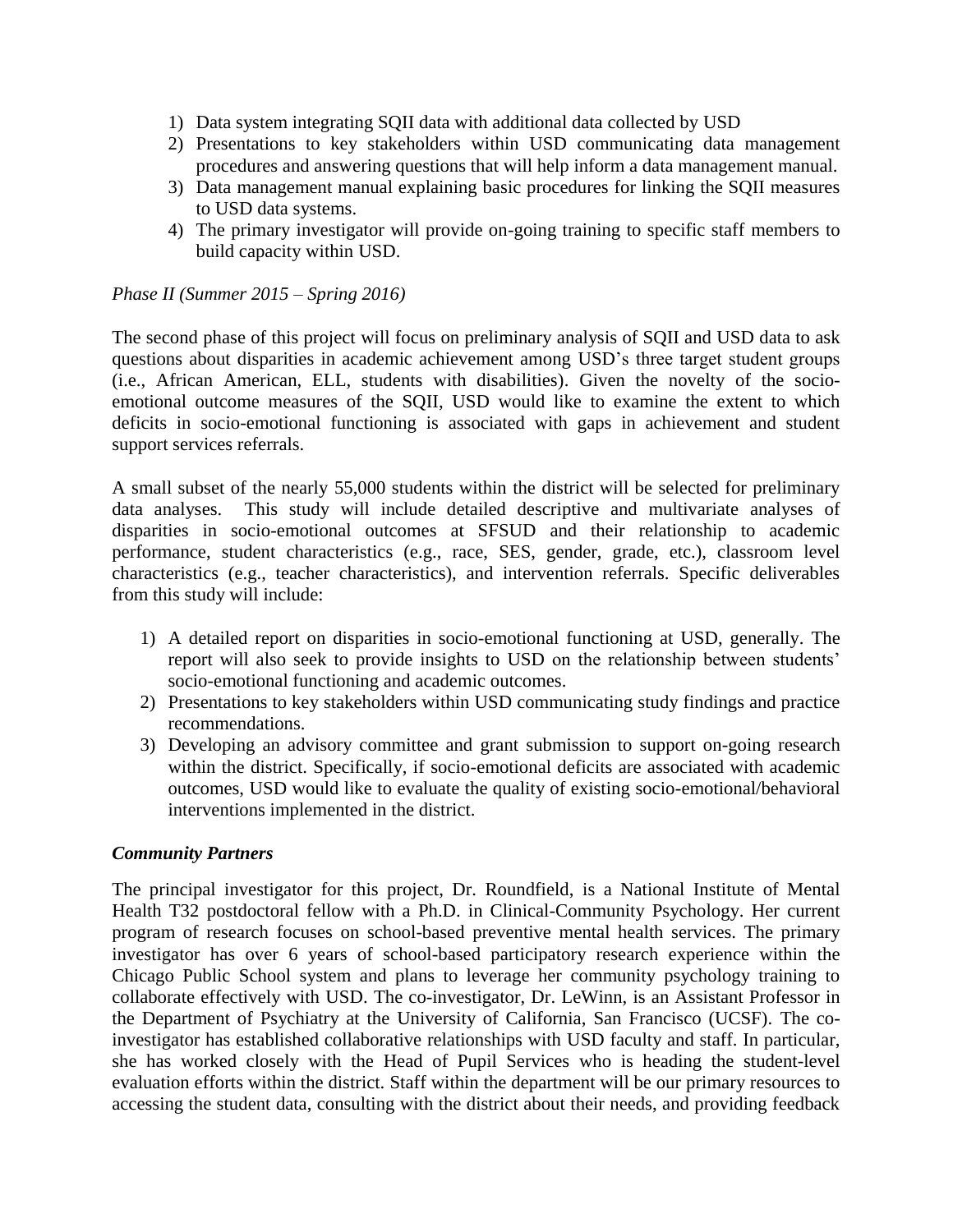on study findings.

Currently, several actions have been taken to ensure the success of this project and to enhance capacity within the district. First, an agreement has been established with USD to provide support through the use of office space for the primary investigator to conduct the evaluation. In this capacity, the primary investigator will be able to work with staff to ensure that the project is completed collaboratively. Second, bi-weekly meetings have been established with the two investigators and Head of Pupil Services to address challenges and develop questions that are feasible and of direct interest to the district. Finally, a challenge to the completion of this project is limited funding within USD. As a result, the two investigators of this project have been in collaboration with USD staff in an effort to secure internal (USD) and external (SCRA Public Policy Grant, Institute for Education Science Research-Practitioner Partnership Grant) grant funding.

# *Relevance to Community Psychology*

Within the field of community psychology, the link between positive youth development and academic achievement has been well-document (Durlak, Taylor, Kawashima, Pachan, DuPre, et al., 2007). It has not been until recently that schools and educational policies have begun to take a more holistic approach to student development. The current study integrates community psychology theory on positive youth development and educational policy reform efforts in the state of California by examining socio-emotional functioning and academic outcomes within one school district. This study will provide evidence for the unique ways in which community psychologists can bridge research and practice in school-based settings.

## *Public Policy Implications*

An important shortcoming of educational policy reform under NCLB that the CORE waiver seeks to address is the focus on math and English, at the exclusion of more holistic student development (Elias, 2009). The CORE waiver takes a "whole-student" approach to understanding academic performance by measuring and developing students' socio-emotional functioning.

Preliminary analyses of the SQII's socio-emotional outcomes as they relate to academic achievement gaps have important implications at the district, state, and national level. Within USD, policy implications include prioritizing socio-emotional interventions promoting specific competencies, rather than implementing more punitive courses of action (e.g., suspension) among struggling students. As stated previously, the CORE waiver is a consortium of eight school districts in California, study findings from USD will be reported directly to CORE. USD may serve as an important model of how to integrate the SQII with district-specific student-level data to inform decisions to improve student outcomes across participating districts. Finally, disparities in academic achievement and socio-emotional functioning among specific minority students are a national concern. The current study will elucidate the link between socioemotional functioning and academic achievement. To this end, the current investigation will be able to inform public policy efforts aimed at educational reform of our nation's youth.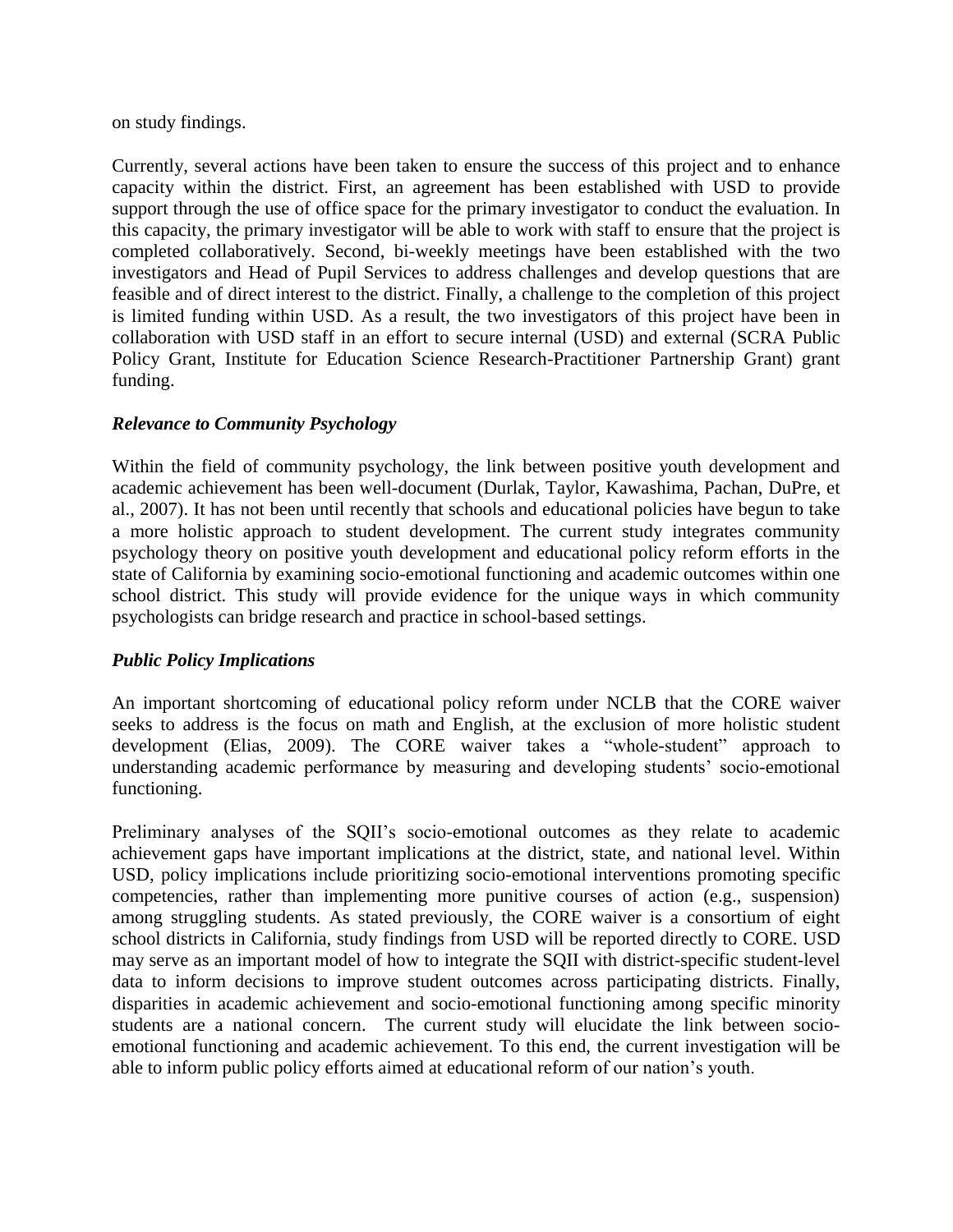## *Dissemination Timeline*

In addition to USD project deliverables outlined in the Project Description and Deliverables section of this grant proposal, this project includes policy dissemination at the local, state, and national levels.

*Policy advocacy at USD and CORE:* At the conclusion of Phase I of the project (Summer 2015), the current investigators will begin to advocate for data management policies to be established at the district and state levels. These policies would provide clear guidelines for the integration of district's student-level data with the statewide SQII. Although the current project focuses on the USD data system, it is expected that policies associated with one district may be useful to the participating CORE districts. Goals of these policies will be to ensure that districts have consistent data reporting across their schools, adequate support and resources for continued data management and analysis, and guidelines for using their data to make decisions to improve student outcomes. These policies will be directly informed by the data management manual (produced from Phase I of the project) as well as by insights from the primary investigator after working on the data integration system. By the conclusion of Phase I of the project (Summer 2015) we will:

*a.* Produce a report and provide a presentation highlighting policy recommendations to board members at USD and at CORE located in Sacramento, California.

*Policy advocacy at the national level:* The current investigators will seek to strategically disseminate findings from this study to platforms that will influence policy. We hypothesize that that there will be disparities in socio-emotional functioning based on student demographics, and those disparities will partially explain disparities in academic functioning. These findings have both educational and health policy implications (socio-emotional deficits are associated with mental illness). By the conclusion of this project (Spring 2016) we will:

- *a.* Disseminate policy briefs documenting our findings to appropriate government agencies, such as the U.S. Department of Education.
- *b.* Publish results in the journal of Health Affairs. This journal reaches a broad audience of government policy makers who are interested in taking action to address health disparities.

# *Budget*

In order for the primary investigator to conduct this study, she must be formally employed by USD to access sensitive student data protected under the Family Educational Rights and Privacy Act (FERPA). We are requesting \$5,000 to employ the primary investigator as a part-time data analyst within USD. This funding will help to offset the cost of employing the primary investigator at \$25/hour for approximately 10-15 hours per week. Grant funding will be managed by collaborating with the grants department at UCSF and USD and dispersed to the primary investigator for the duration of the project.

# *References*